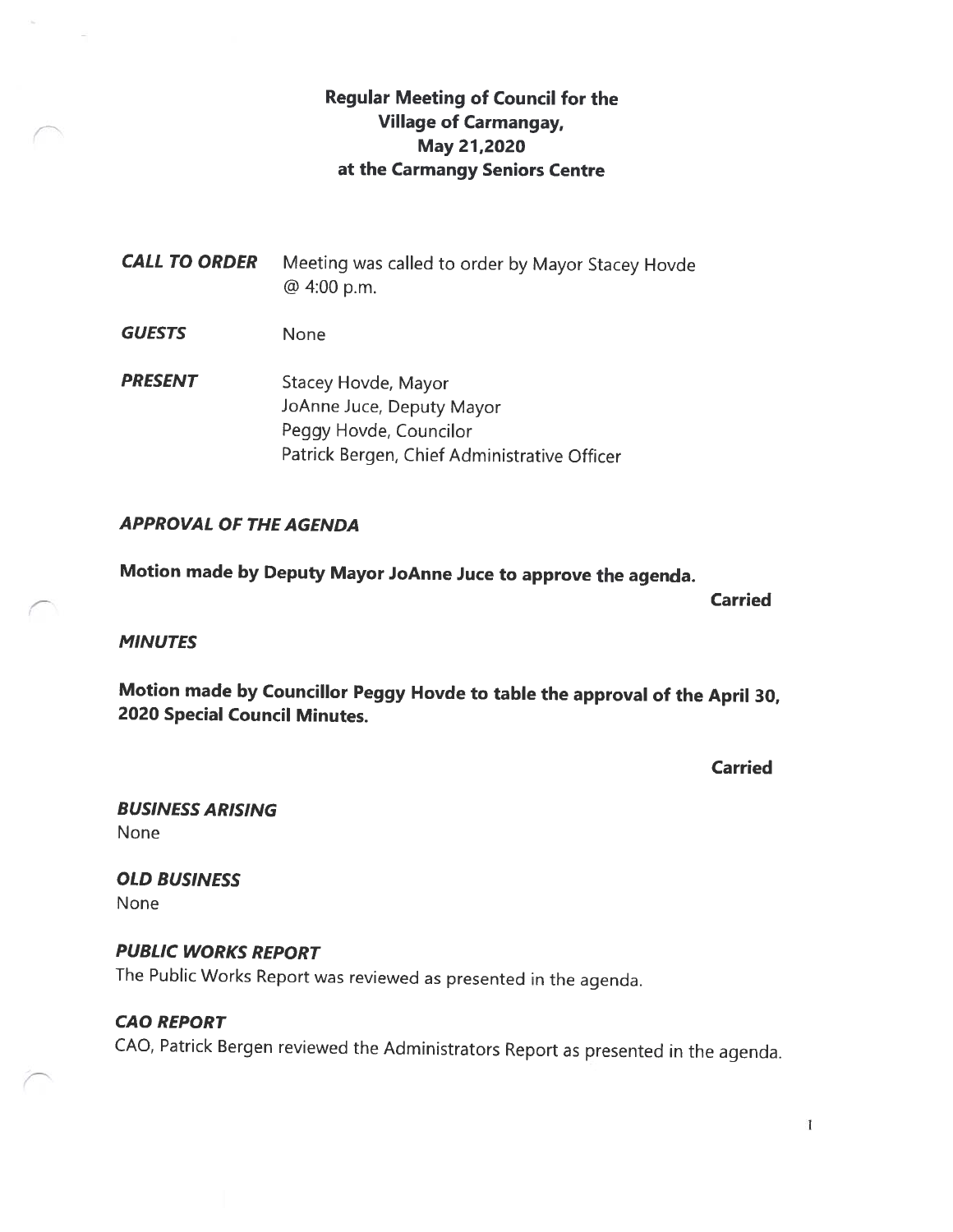Motion by Deputy Mayor Joanne Juce to accept the Public Works and CAO reports.

#### Carried

Motion by Mayor Stacey Hovde to send <sup>a</sup> letter to Vulcan County about the good work on the road grading dust abatement.

Carried

#### **CORRESPONDENCE**

None

# FINANCIAL REPORTS

CAO Patrick Bergen reviewed the Financial Report as presented in the agenda.

# Motion made by Councillor Peggy Hovde to accept the financial report.

Carried

#### NEW BUSINESS

#### A. <sup>2020</sup> Tax Rate Bylaw

Motion made by Councillor Peggy Hovde to pass the first reading of Bylaw <sup>793</sup> the 2020 Tax Rate Bylaw.

Carried

Motion made by Deputy Mayor Joanne Juce to pass the second reading of Bylaw <sup>793</sup> the <sup>2020</sup> Tax Rate Bylaw.

Carried

Motion made by Mayor Stacey Hovde for permission for third reading of Bylaw <sup>793</sup> the 2020 Tax Rate Bylaw.

Carried Unanamously

Motion made by Councillor Peggy Hovde to pass the third reading of Bylaw <sup>793</sup> the <sup>2020</sup> Tax Rate Bylaw.

**Carried** 

### B. Parking Overview

<sup>A</sup> draft downtown parking <sup>p</sup>lan was presented and discussed by Council.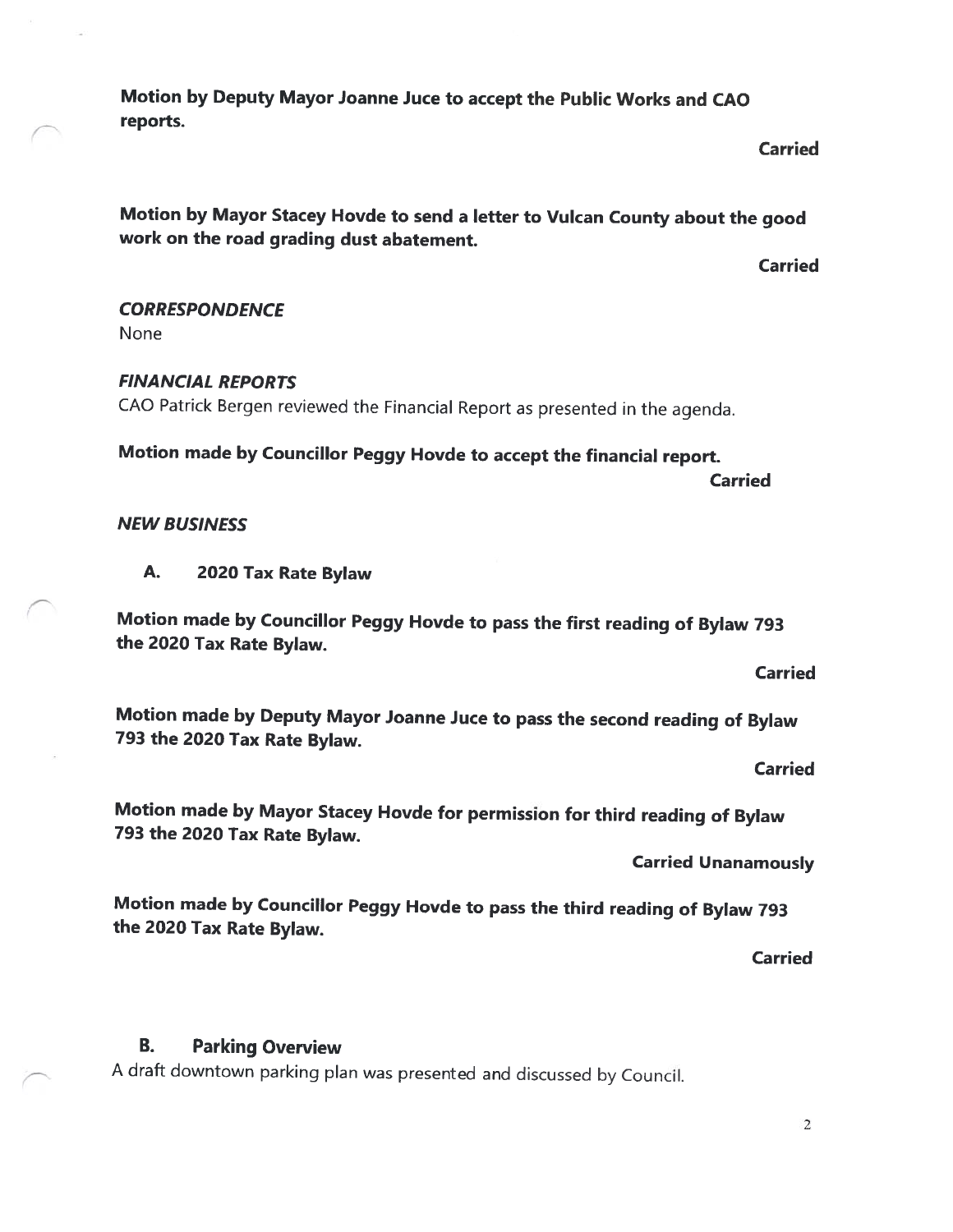C. Water System Update Motion made by Mayor Stacey Hovde to accep<sup>t</sup> the Water System Update as information. Carried

D. Carmangay Community Centre Tax Exemption Motion made by Councillor Peggy Hovde to move the Carmangay Community Centre Association land and improvements at Plan 570X Block 4, Lots 13, <sup>14</sup> to tax exempt status. Carried

E. Carmangay Community Centre Utility Exemption and Commercial Rate Motion made by Deputy Mayor Joanne Juce to continue charging the same commercial utility rates for the Carmangay Community Centre.

Carried

#### F. Solar Funding

Motion made by Deputy Mayor Joanne Juce to fund the net amount of \$234,080 that will be owed for the solar park project from municipal capital grants after the Alberta Municipal Solar Program gran<sup>t</sup> in the amount of \$745,920 has been received.

Carried

Motion made by Mayor Stacey Hovde to create <sup>a</sup> solar reserve fund to be financed with annual electricity savings starting January 1, <sup>2021</sup> at <sup>a</sup> contribution rate of \$73,000 annually.

Carried

#### REPORTS

a) ORRSC

None.

#### b) MARQUIS

A new CAO has been hired and is now under contract.

c) VULCAN DISTRICT SOLID WASTE None.

d) CARMANGAY AND DISTRICT LIBRARY BOARD None.

j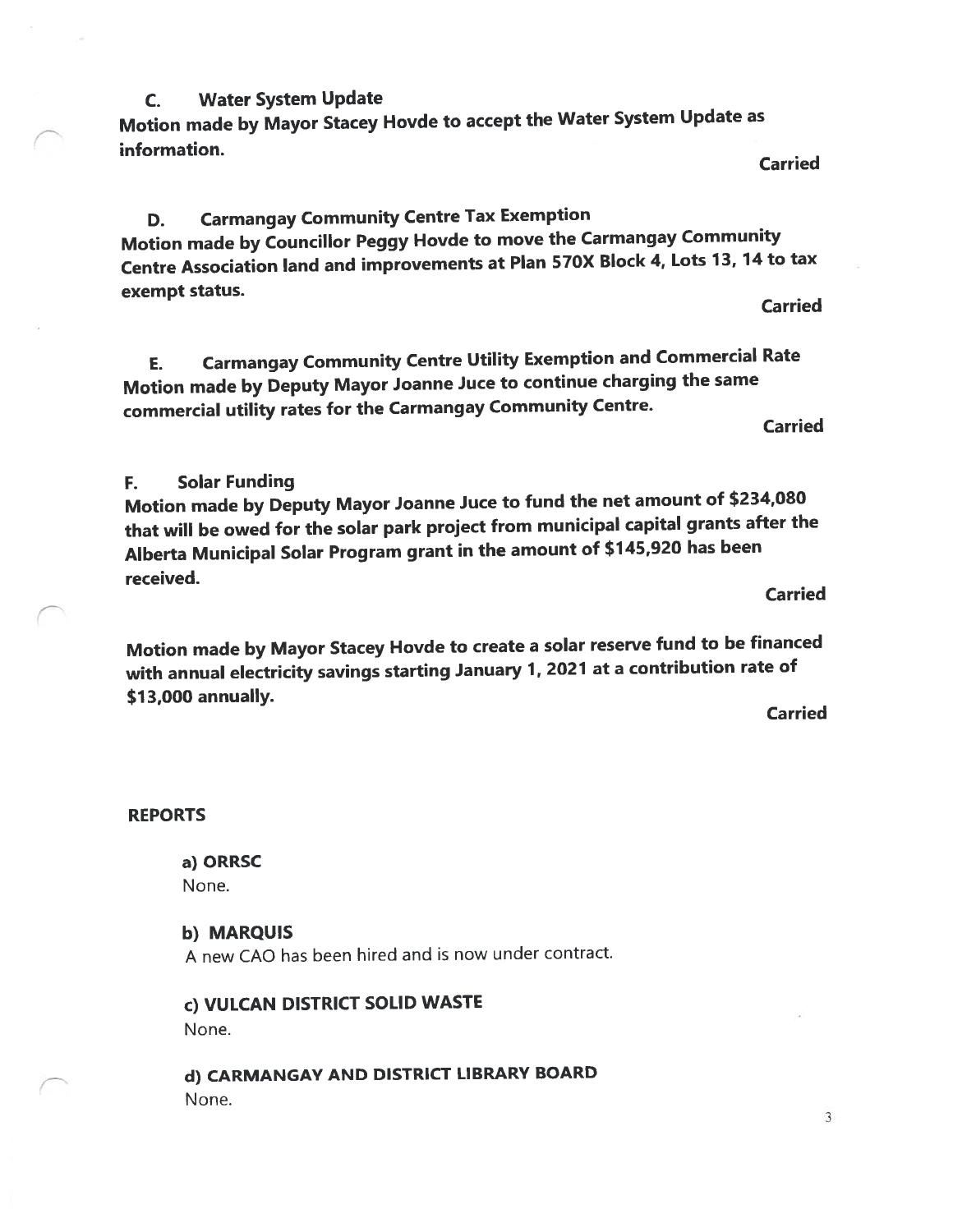e) FCSS None

f) SOUTHGROW None.

g) TWIN VALLEY REGIONAL WATER COMMISSION None

h) MAYORS AND REEVES OF SOUTHWEST ALBERTA None

i) CHINOOK ARCH None.

## CLOSED SESSION

FOIP Division <sup>2</sup> Section <sup>17</sup> for Staffing In Camera was: Mayor Stacey Hovde, Deputy Mayor Joanne Juce, Councillor Peggy Hovde and CAO Patrick Bergen.

Moved by Councillor Peggy Hovde to go in camera at 5:40 p.m.

Carried.

Moved by Councillor Peggy Hovde to move out of camera at 6:15 p.m. Carried.

#### ADJOURNMENT

Mayor Stacey Hovde adjourne<sup>d</sup> the meeting at 6:16 p.m.

Next Regular Council meeting — June 16, <sup>2020</sup> at 6:30 p.m. at the Carmangay Seniors Centre

4